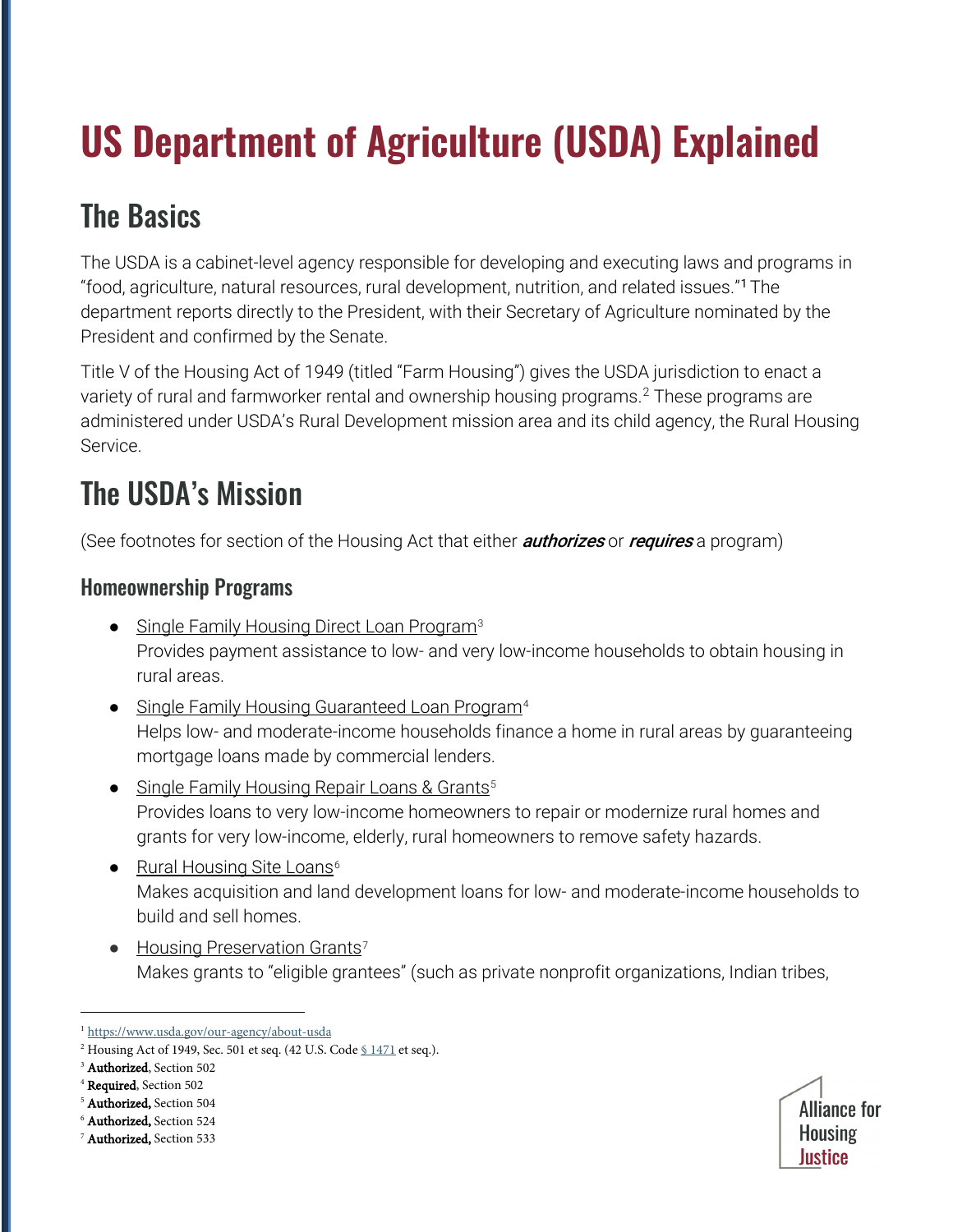local government, counties, and states) to rehabilitate or replace single family owned by lowand very low-income persons and families.

#### Rental Housing Programs

- Farm Labor Housing Direct Loans & Grants<sup>[8](#page-1-0)</sup> Provides loans and grants for farmworker housing and insures loans to affordable developers.
- Multi-Family Housing Direct Loans<sup>[9](#page-1-1)</sup>

Makes loans to rural developers who build rental or cooperative housing for elderly persons, people with disabilities and very low- to moderate-income households. Although these loans have typically financed development, they have mostly been used for preservation since 2011.

● Multi-Family Housing Rental Assistance<sup>[10](#page-1-2)</sup>

Provides rental assistance to tenants in USDA-financed low-income households. The USDA is required to make this available to tenants living in units with expiring affordability contracts. This assistance ends when the property's mortgage is paid off, however, and advocates are exploring ways to protect tenants in this situation.

• Housing Preservation Grants<sup>[11](#page-1-3)</sup>

Makes grants to "rehabilitate or replace rental properties or cooperative housing which has a membership resale structure that enables the cooperative to maintain affordability for persons of low income in rural areas serving low- and very low-income occupants." The same section of the Housing Act *authorizes* USDA to minimize displacement by providing tenantbased assistance to very low-income renters living in these rehabilitated or replaced units.

- Guaranteed Rural Rental Housing Program<sup>[12](#page-1-4)</sup> Guarantees loans by banks to develop multi-family rental housing for tenants in rural areas with incomes up to 115% AMI. Almost all these developments also use LIHTC financing.
- Rural Housing Voucher Program<sup>[13](#page-1-5)</sup> Subject to appropriation acts, this program provides vouchers to very low-income tenants if their rents increase when their building's mortgage is prepaid but not yet matured.

- <span id="page-1-1"></span>Authorized, Section 515
- <span id="page-1-2"></span><sup>10</sup> Authorized, Section 521
- <span id="page-1-3"></span><sup>11</sup> Authorized, Section 533



<span id="page-1-0"></span>Authorized, Section 514, 516

<span id="page-1-5"></span><span id="page-1-4"></span><sup>&</sup>lt;sup>12</sup> Authorized, Section 538 <sup>13</sup> Required, Section 514, 516